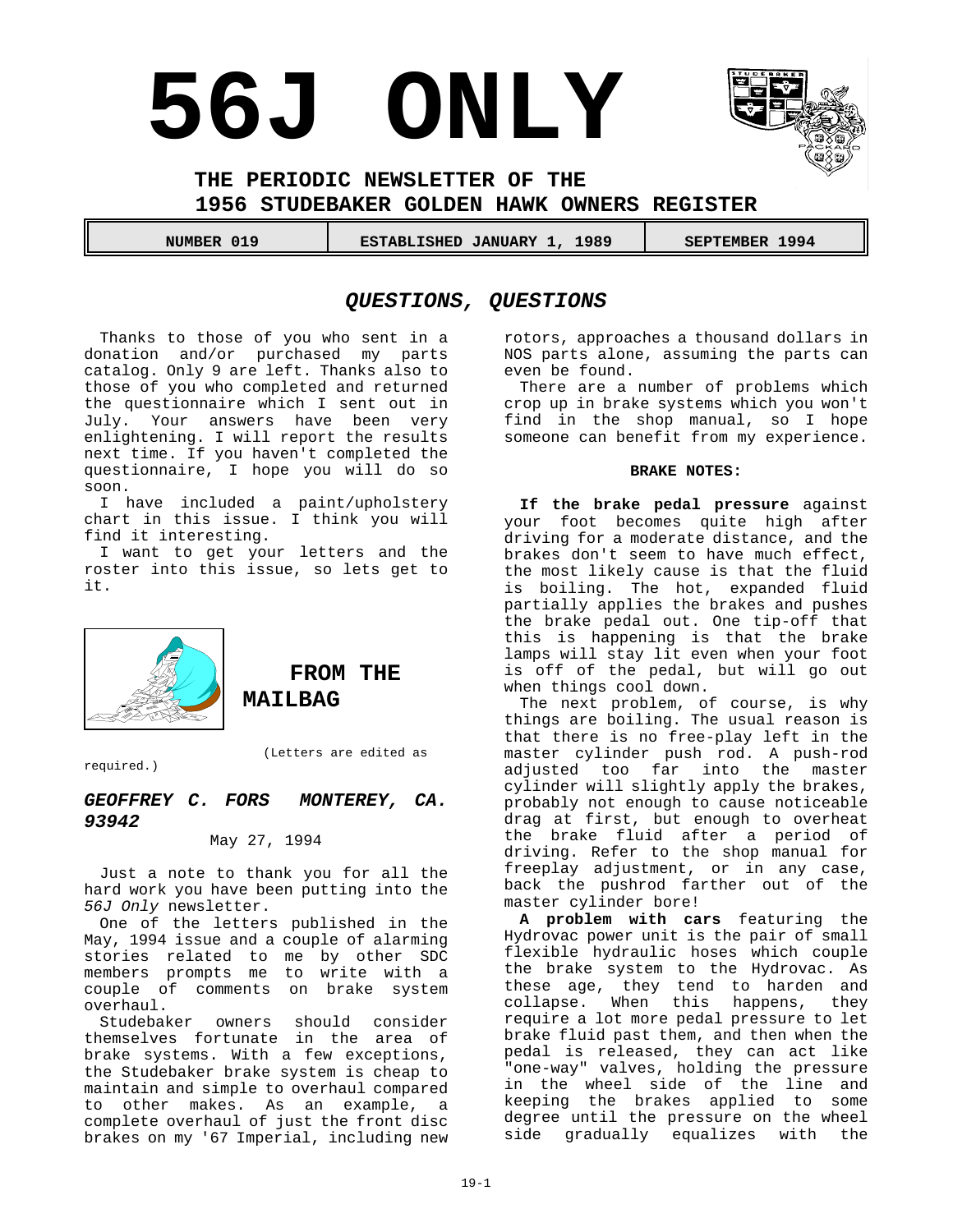opposite side. Someone was advertising repro Hydrovac coupler hoses in Turning Wheels, but I don't know if they are still available.

**A partial cause of poor braking** can be glazed brake shoes and/or glazed drums. This is most common on the rear wheels. The cause is usually a very hard, high grade lining and driver braking habits. You can spot this when the drum braking surface and the shoes have a perfect, mirror like finish. The best cure is to have the drums very *lightly* turned on a drum lathe, and replace the shoes. The shoes, if they have little or no wear, can also be scuffed up with coarse sandpaper or a hacksaw blade. Glazing can also be caused by adjusting the shoes a little too tight, so that there is a slight drag insufficient to boil the brake fluid but enough to glaze the linings.

**If you haven't done so already**, any original rubber brake lines should be changed as a matter of safety maintenance. They are carried by most NOS parts dealers, however I suggest purchasing a brand new set from a NAPA or Raybestos dealer to assure the freshest rubber parts available.

**Since the price of new master cylinders** is climbing, it may be economical to rebuild the old. This is a simple job, but you are likely to find pits and corrosion inside any master cylinder that is over 10 years old. Various shops advertise services to sleeve the master cylinder with brass or stainless steel, but at \$55 or more it is as expensive as buying another master cylinder, at least for a Studebaker. I have found that most pits occur toward the end of the bore of a master cylinder where the seals never contact it; therefore, a light honing and reassembly can be accomplished and the pits ignored. Most auto parts stores sell small hones designed for brake work. I prefer my own home-made hone, which consists of a steel rod with a slot in the end through which I thread a piece of coarse "ScotchBrite" abrasive pad, and then spin it in and out of the bore with a variable speed drill on slow speed. Use "Brake-Kleen" or comparable spray brake cleaner to thoroughly flush out the master cylinder before reassembly, and use liberal coatings of hydraulic brake assembly fluid in the bore before installing any rubber parts. A small bladder of this fluid usually comes with a rebuild kit, or you can buy a squirt bottle of it from a Raybestos brake dealer.

**Before installing a master cylinder** in any make of vehicle, it should be

"bench-bled" first. Accomplishing this is admittedly a messy headache if you aren't in the business of doing so on a regular basis. On a Studebaker master cylinder, you'll need to visit the auto supply store and obtain a one foot length of preassembled brake line with fittings on each end which match the brass outlet threads of your master cylinder. Cut the tubing in the middle and bend it so that it will squirt the brake fluid back into the reservoir of the master cylinder. If you have a manual brake car, you'll need to use both of these pipes. If you have power brakes, only one should be needed. Place the master cylinder in a vise, fill with brake fluid, place the pipe just mentioned into the outlet fitting and pointing into the reservoir, and push the piston into the cylinder repeatedly until bubbles quit appearing. Then remove the pipes and install the master cylinder in the car. Fluid will leak out of the brass coupling unless it is plugged with small rubber stoppers or a bolt of the same thread as the brake pipes just removed. If you use a bolt, do not thread it

in with a wrench or you will damage the soft brass coupling nose inside the<br>fitting. Better to lightly fitting. Better finger-tighten the bolts and have some leakage than to destroy the fitting!

**I have had good luck** using Castrol LMA brake fluid rather than silicone. It is compatible with the old brake fluid, has a very high DOT rating, and has an excellent moisture point rating compared to more traditional brake fluids.

**Nobody ever bothers** to do it, but one way to keep your brake cylinders in good shape for many years is to bleed them thoroughly every year. Any water trapped in the system gets flushed out at that time, along with any air, and the bleeder screws are also less likely to seize up.

**Inspect steel brake lines** for corrosion and chafing, particularly in the areas around the frame in the front end of the car. Hawks in particular have some dangerous routings of the brake pipes which can bring them in potential contact with other, moving parts.

**Finally, don't be afraid** to make your own brake tubing if necessary. Pre-made steel brake tubing in assorted lengths is available at most auto supply stores<br>and friction material wholesalers. and friction material Almost all brands are annealed and can be bent to the right shape in your hands without the use of tubing benders and their ilk. In fact, using a tubing bender usually ruins the piece. Just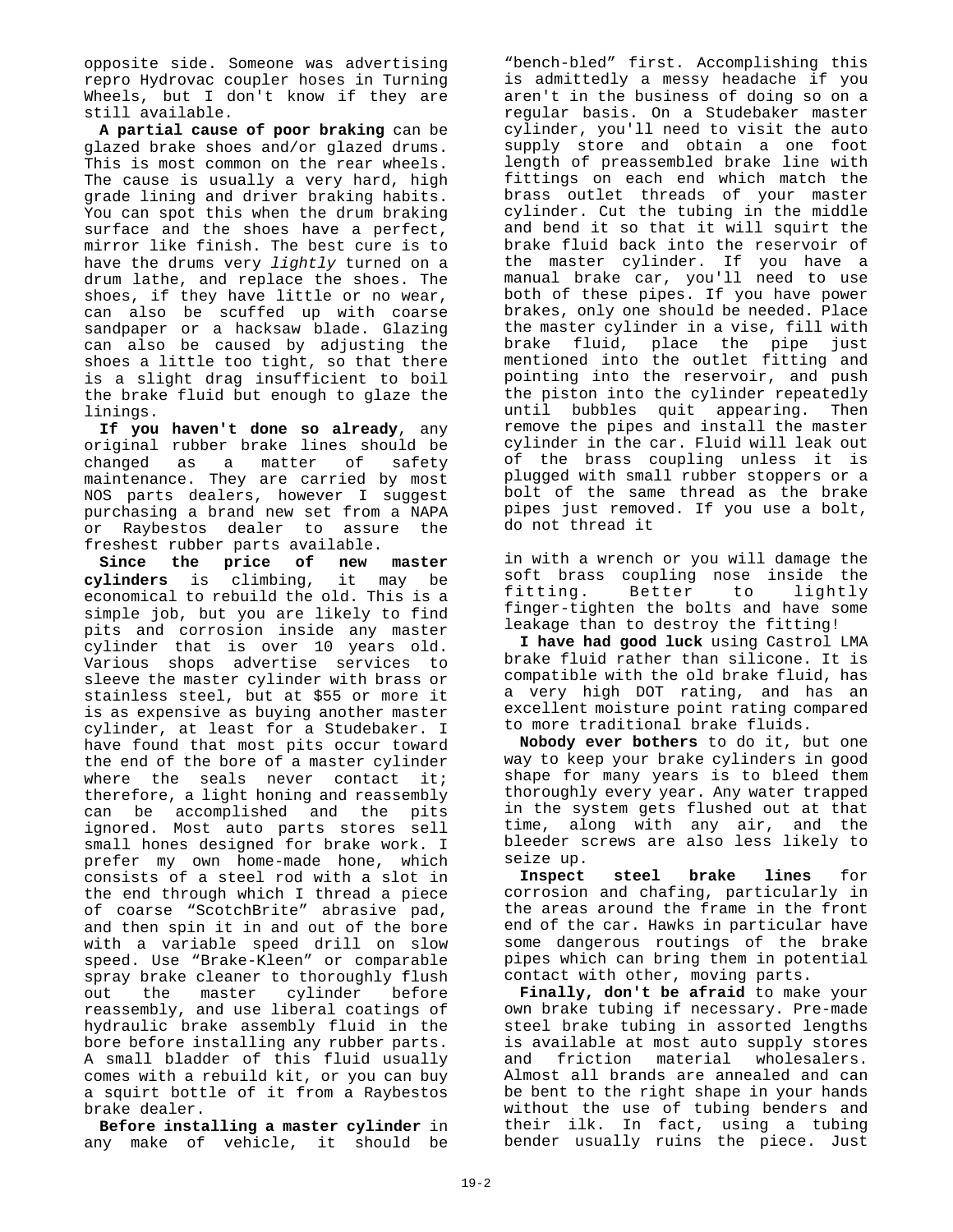proceed slowly. The tubing will, of course, invariably be the wrong length which will require cutting with a tubing cutter and making a new flared end. Contrary to opinions published in some of the car club magazines, it is easily possible to create a new double-flared end of quality as good as, or better than, original equipment. To do so, however, requires a GOOD quality double-flaring tool set which will set you back \$75 or more. The one I use is a GOULD/IMPERIAL professional grade kit, and has been worth every penny I paid for it. Mail order discount houses offer cheap double-flaring tool kits, but tools are one item that scrimping on dependably leads to grief later.

**These are just a few comments**; none are really dealt with in the shop manuals or even aftermarket general auto repair books. Some have been mentioned in *Turning Wheels* before, but many new *Studebaker Driver Club* members don't have the benefit of 20 years' membership and back issues to draw on!

# *BRENT HAGEN PORTLAND, OREGON*

### April 26, 1994

I have enclosed a list of 1956 Golden Hawk test reports I have compiled. I have also enclosed a list of other miscellaneous 56J reports from 1955-56 magazines. I would like to make this list as complete as possible,

so I would appreciate any additions any 56J folks might have to either list.

I finally was able to get you the serial # of Byron Edmond's all Snowcap white 56J. It took a penlight flashlight and an inspection mirror as there was only 6" available to open the driver's door. It is 6033253. As I might have mentioned, it is a later model with black window trim and has "Studebaker V-8" on the front fenders. The trunk lid was not original.

Bill Glass mentioned running into two different push rod styles. In looking through my Packard parts breakdown, I found that they have *two* numbers, one for 1955 (440553), and one for 1956 (6480610). I have some 440553 which all have oblong welds.

**Warning** - the rear motor mount used with the ultramatic can often be installed backwards! Bob Thompson and I both had it happen at our transmission shop. Result - everything shifts back about ½". The carrier bearing will be

riding at the edge of the rubber bushings. A slight bind is put on the transmission rear end. My rear seal kept getting cocked. Bob lost a bearing, bushing and seal in his re-built transmission and a U-Joint! You also will notice the mount being right next to the rear housing screws. The chassis parts breakdown is the only picture of the correct installation I could find.



Note the holes forward of the studs.

Bob and I painted "front" and "back" on our mounts to hopefully prevent this from happening again.

Member Claude Sevon has some of the transmission rear mounts which he is selling for \$22.00, in case anyone needs one.

Is the fan blade for the 56J supposed to be curved or straight at the tips. I have seen both. The factory drawings show straight. I have a straight one that was blue (orange pulley). Bob Thompson's is straight and black. His engine is very original.

NOTE Brent's list of articles follows:

'56-J TEST REPORTS

- Jan-Feb '56 MOTOR SPORT-color photo of '56J on front, road test by Bill Holland on page 16, 4 pages, B & W '56J ad inside back cover
- Feb '56 Popular Science- "New Corvette challenges Thunderbird and Hawk" by Ken Purdy, page 135, 7 pages
- Apr '56 Mechanix Illustrated- "The<br>Studebaker Golden Hawk" by Tom Studebaker Golden Hawk" by McCahill, page 94, 7 pages, B & W ad pages 78-79, 195
- Feb '56 Motor Trend- color photo of Sky Hawk on front cover, "56 Studebaker Golden Hawk Road Tests" by Jim Lodge, page 20, 5 pages B & W ad page 5
- Mar '56 <u>Auto Age</u> <u>"Studebaker's Golden</u> Hawk", page 22, 3 pages
- Apr '56 <u>Hot Rod</u> "High-Flying Hawk" by Racer Brown, page 16, 9 pages
- Apr '56 Science & Mechanics color drawing of '56J on front cover, "How hot is the Studebaker Golden Hawk", page 73, 5 pages
- Jan '56 Motor Life "Driving Stude's new Golden Hawk" by Ken Fermoyle page 26, 2 pages
- Mar '56 Speed Age color photos of '56J on front, "Bill Holland Tests: Studebaker Golden Hawk" by Bill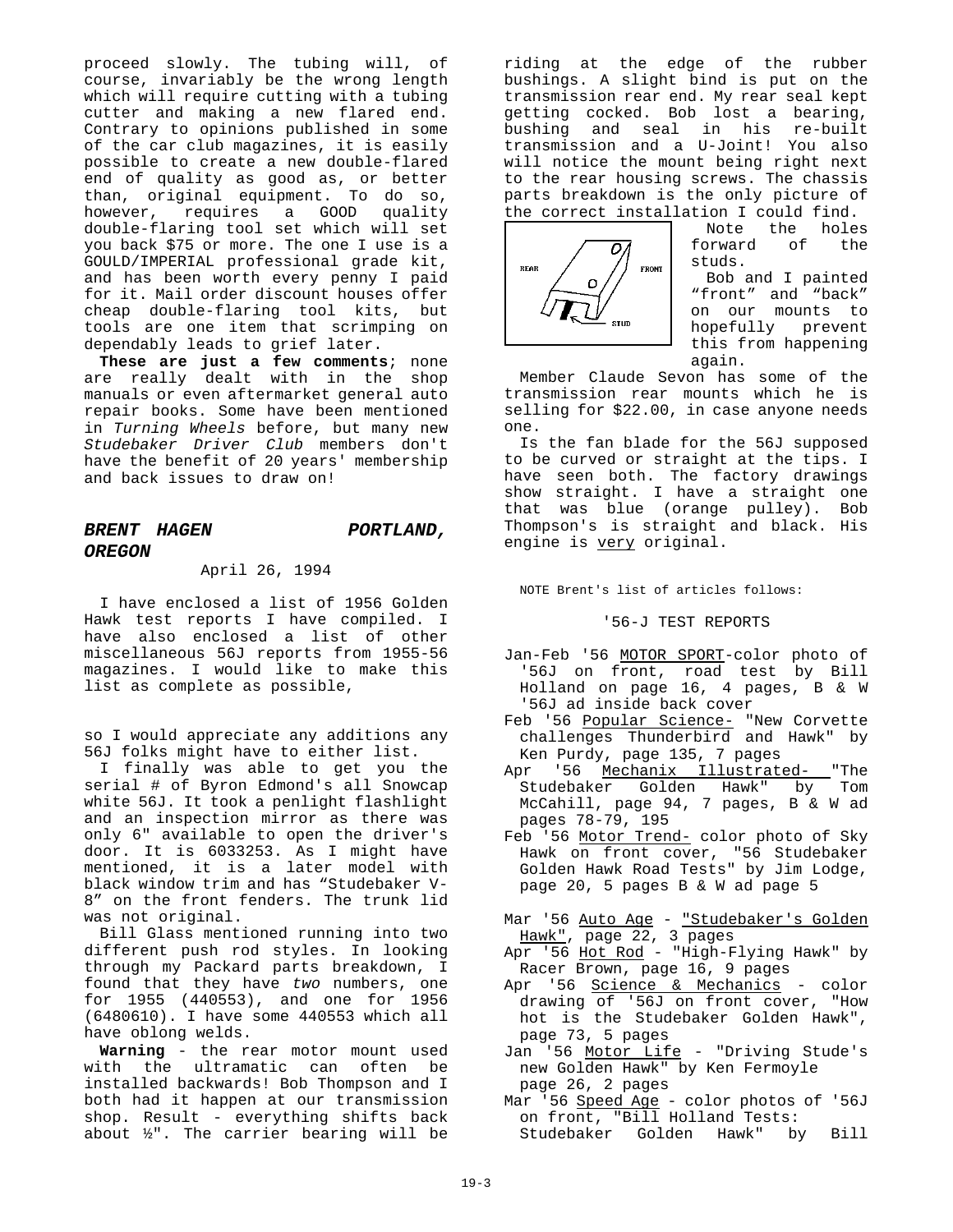Holland, page 22, 4 pages '56J New Car Articles

- Dec '55 Popular Science "You'll hardly know the new Studebakers" by Frank Rowsome Jr., page 56, 5 pages
- Jun '56 Auto Age "How long will your car last" by Eugene Harding, chief engineer of Studebaker, pg 26, 5 pages, color photo of '56J test vechicle
- Jan '56 Motor Trend page 32, 2 pages
- Feb '56 The Auto Car "South Bend Shuffle", page 135
- Dec '55 Popular Mechanics "Studebaker Hawk", page 183, 1 page

# *EUGENE KORDYBAN DETROIT, MICHIGAN*

### May 28, 1994

My Golden Hawk is not equipped with power brakes and, if possible, I would like to add this option. Can this be done?

# *JIM BELLA NORTH LIBERTY, INDIANA*

### August 3, 1994

Enclosed is the questionnaire we received last month with the requested information. Hope it will be useful to sort out some effectivity points for those production changes. We have also enclosed a copy of the production order for your ever growing file.

I'd like to share some information with you and the other members that I've found very useful when trying to locate or identify parts for my 56J.

After purchasing my car in 1967, I began gathering up the parts needed to restore it. Living in South Bend, the place to go for parts was Studebaker's World Wide Distribution warehouse, known to the locals simply as Plant 8.

I would drop off my "shopping list" at the parts counter one week and pick up the parts the next week. To make their job (and mine) a little easier, I would be given a copy of the *Studebaker Parts and Accessories Price List* book.

The book which I still have was effective October 1, 1968. I believe it was the last, or next to last, issued before Studebaker closed the doors on the parts business. The advantages of using the book were many; part numbers not found indicated they were no longer available, identify minimum purchase quantities, when applicable, could calculate total cost of an order before placing it, but most importantly, it provided "USE" numbers.

By the "USE" designator, Studebaker could call out the use of a new improved part, an equivalent part, possibly made by a different vendor, a part common with a part used on later models, a part with minor differences (a hole, bracket, fasteners, etc. added/deleted).

An example of how the "USE" numbers worked for me was at this year's *SDC International Meet*. I was searching for two seal kits and asked a vendor for the original part numbers. He did not have either kit with him. I then asked for the "USE" numbers and was promptly handed the two kits.

There are more than 300 pages in the book. Recently, I talked with *Newman & Altman* people to find out if their computer system would recognize both original and "USE" numbers. They said in some cases it would, but currently the system lacks the storage capability to input all the "USE" numbers. I have offered to let them make a copy of the price book for future input.

If any *56J ONLY* member is having a problem finding a part by the original number, they could call me (219-289- 9966) or write (SASE please) and I'll check to see if there is a "USE" number.

### *CLAES ANTONSSON GOTHENBURG, SWEDEN*

### August 10, 1994

Enclosed you'll find the questionnaire form you sent me, and a check for an oil filter decal and your *1956 Studebaker Golden Hawk Parts Catalog*.

The questionnaire form is filled in to my extent of knowledge. As you perhaps remember I bought my GH as a pile of car parts from Ali Drimmer. The dismantling was done by him, and there were not many pictures taken before he started tearing the car apart. However, he took a few of the entire car, and sent you one copy late 1989. This picture is interesting because it shows no emblems on the front fenders. After sandblasting I can say that there are no welding marks either.

After scratching, I can tell that my gold mylar is genuine, and not painted silver mylar. The original color scheme is Ceramic Green/Snowcap White. (Sorry, Jim Morgan.) And rereading issue #14, I can tell that there is a bolt and a weld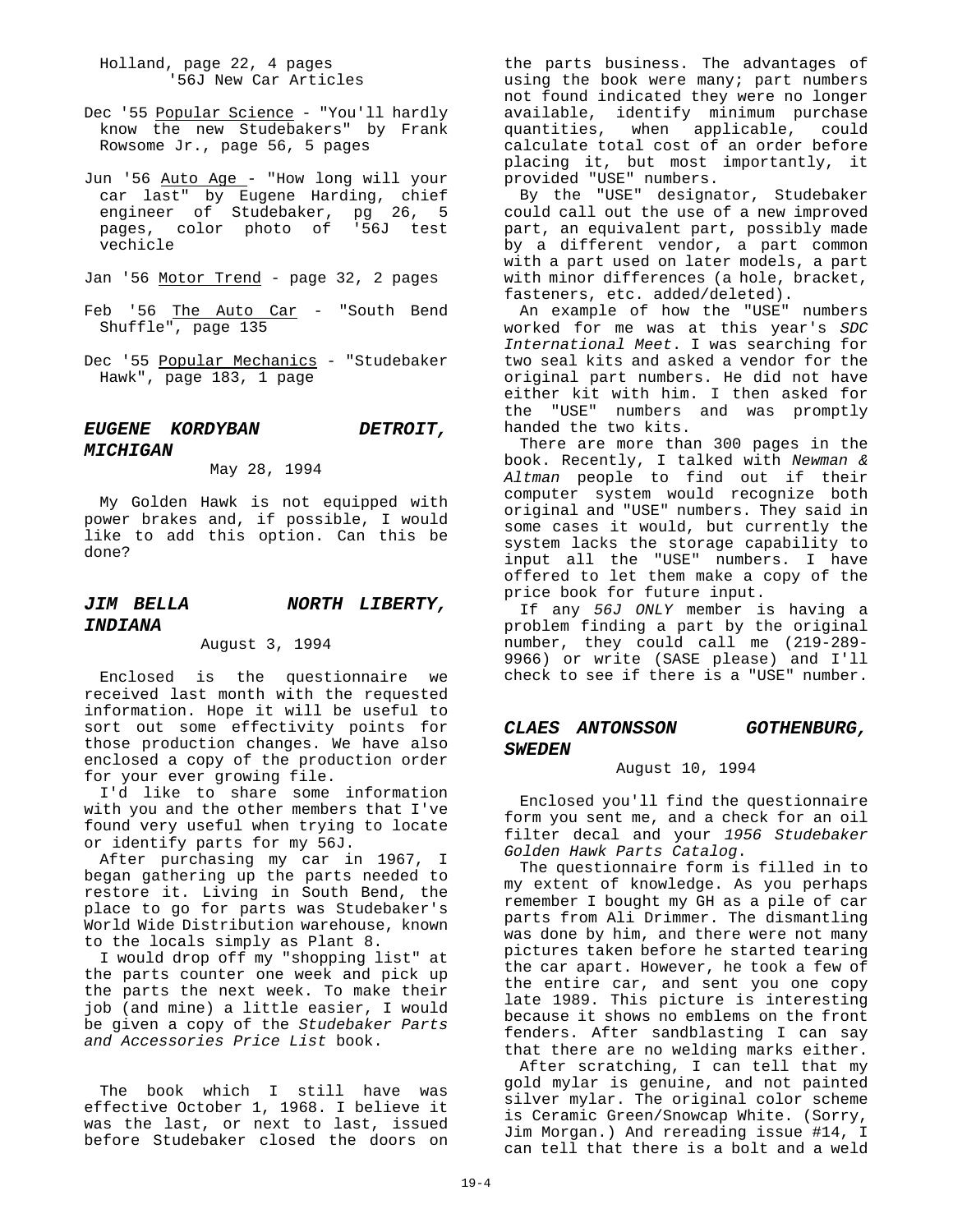nut in the crossmember that Bondo Billy (Bill Glass) was asking about.

After all restoration work on my GH, I'm now installing a new wire harness that I made myself. To make life more easy I have divided the harness at the firewall. It's mostly only on the "outside" that the harnesses are deteriorated, and the effort is reduced to 30% with a 100% result.

What I need desperately now is photos of details inside and outside the car and under the hood and trunk. If anyone has pictures to send me, I promise to return pictures of my ongoing restoration. You see, it's very hard to put the car together in the original way without knowing how it looked in the first place. So please, send me a postcard.

I have found another 56 GH for you here in Sweden. It's owned by:<br>Rolf Wahlstrom serial

Rolf Wahlstrom serial # 6031269<br>Prastgardsmossen body # K7-1600  $body # K7-1600$ S 130 40 Djurhamn 1st reg 3/27/56 Sweden

I'm soon going tell him about you. Then I've heard about one in Norway and one more in Sweden, but I don't have the numbers yet.

### *LARRY WEIDNER MENOMONIE, WI.* August 14, 1994

Attached is completed questionnaire. It is nice to have information like this for those who are restoring a 56J.

Just an observation...my opinion only...no offense to anyone intended.

In the scheme of all things, I'm not sure that having the correct color dip stick or heater hose bracket is all that important. While at the International convention in Minneapolis, one member in particular was interested in the color of the bolts that held brackets to the motor. This was in an effort to make a car as authentic as possible. I"m MORE than happy to help out people with this kind of thing...as long as we all realize that this borders on obsessive. Of course if one is to be obsessive about something, this is certainly as harmless as anything I know!!

Let us keep in mind that most cars that are three years or more old, are no longer authentic. After market brakes, alternators, generators, oil filters, gas filters, tires, shocks,<br>etc.,etc.,etc., render all cars etc.,etc.,etc., render all cars technically non-authentic. In the next 17-18 years that it takes to become, in the eyes of the state, a "collector" car, the journey to authenticity is all

down hill.

I think our primary purpose is to keep these fine cars on the road and relatively authentic, yet safe, without breaking the bank. I see no reason for instance to deduct points for radial tires, anti-sway bars, seat belts and shoulder harnesses, halogen headlights, even catalytic converters, and a host of other items that we all could think of if brought to task.

Just my opinion....hope I didn't offend you....and please, if you can see through

the nearly 28 years of accumulated grease, feel free to check out my bolts!!

(NOTE: I'll take a rain check. Special thanks to Larry for setting up the meeting of 1956 GH members who attended the *30th International SDC* meet in Bloomington. We hope to meet again in Dearborn.)

# *BOB DIETZLER SIMI VALLEY, CA*

August 22, 1994

I've enclosed completed questionnaires for both my Hawks. My latest hawk (6800307) is in original condition. I know it was in storage for at least 20 years before I got it. Therefore, it should be a good car for checking authenticity.

There are a couple of items I'd like to talk about. I have not been able to find a decal for the oil breather cap. The decal on the caps I have is blue with white letters (yellow may have faded). Do you have a source for this decal? (NOTE: Yes I do, see want ads)

I have also noticed that the original air cleaner (oil bath) decal on Hawk #2 is different than what is available. It is smaller and the words are different.



UNITED SPECIALTIES CO.

Wording on the decal on Bob's car. Does the wording on your original decal agree, line for line, with this? Please let me know and I will see if I can get the correct ones reproduced.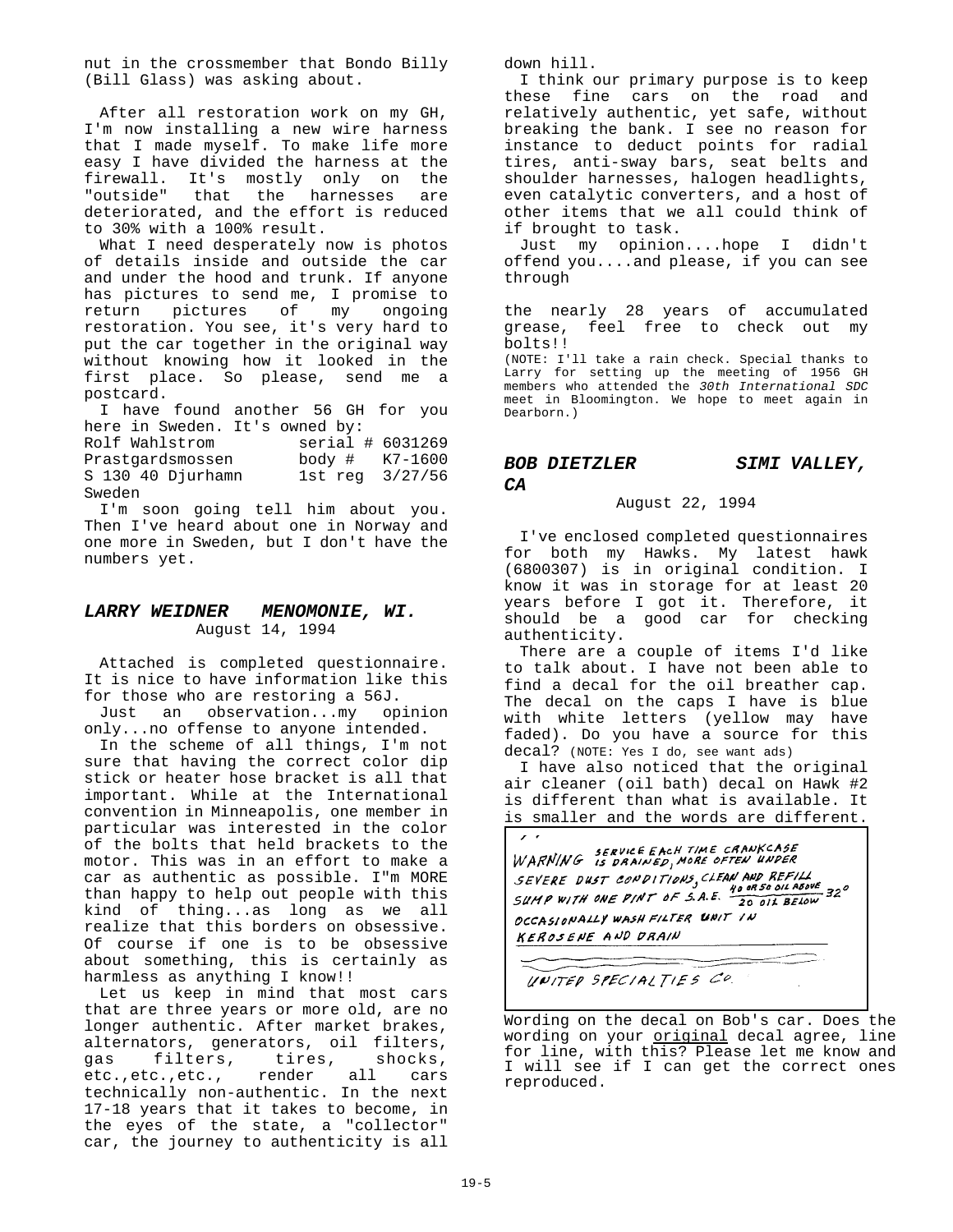# *WHEEL ESTATE*

Ads will run for one issue and must be subject related.

# *FOR SALE*

**1956 GOLDEN HAWK**; very early production (#19, LA built); 374 CID, dual quad, 310 HP, ultramatic, ps, pb, p-seat, tt, www, wire wheel covers; many NOS goodies and extra parts, black over red; partially restored, overall #3 condition, very strong runner, includes good used 352 engine parts complete less block, call or write for extensive detail sheet and photos.<br>Dennis Larkins,

4826 Rosemont Ave. La Crescenta, Ca. 91214, 818-957- 8086.

**1956 Golden Hawk** 3 sp/od, 374 CID Packard V-8, red/white, \$8900. Bob Lehman 8940 Parkland Dr El Paso, Texas 79925 Tel. 915-591-4020

**1956 SKY HAWK** parts car with Golden Hawk fins and check mark moldings. Car is complete execpt for the engine. It has all glass and trim and has a 289' crank, \$300 or I will trade for any 1912-1914 era Flanders literature. Nick Uhl, Oak Hill Recycling Center, 131 So. U.S. #1, P.O. Box 439, Oak Hill, Florida 32759, 904-345-3049.

**11x14 prints** of 1956 Golden Hawk, along with 1926, 2-1952's with Laurel & Hardy and Our Gang, 1934 with Newman Altman - Standard Surplus in background, 1952 R Series trucks, 1957 GH, 1963 Avanti, 1953 Commander hardtop, 1929 President. 10 of one print or 10 different at \$19.00. (includes shipping) Richard Quinn 20026 S. Wolf Road Mokena, Il. 60448

**1956 STUDEBAKER GOLDEN HAWK PARTS CATALOG.** Taken from the 1953-58 Body Parts and the 1955-58 Chassis Parts Catalogs, Catalog contains only 1956 Golden Hawk parts and illustrations. 320 pages of specifications, illustrations, parts lists, alphabetic index, numeric index, plus separate lists for service bulletins, utility items, and accessory codes. The complete catalog is 3 hole punched and comes in a loose leaf folder with a color coveDECALSErt \$25.00. also **Oil Bath** I'm working on it. **Oil Breather Cap,** black w/buff \$ 2.50 **Oil filter**, red/black/gold \$ 6.00

**W/Washer Motor**, blue/chrome \$ 4.50 **Valve cover**, red/yellow (2 rqd) \$12.00 ea.

[Complete set (5 decals) \$30.00] **PLEASE INCLUDE A SASE WITH YOUR ORDER, UNLESS YOU ORDER VALVE COVER DECALS**. Frank Ambrogio 1025 Nodding Pines Way

Casselberry, Florida 32707

**NEW & USED** Studebaker & Packard parts. Mechanical, electrical, & trim. Large stock of Packard engine/transmission parts. Stephen Allen's Auto, 529 N. W. 58th Street, Gainesville, Florida 32607, 904-454-7200, 800-532-1236 (orders only please)

### *WANTED*

**T-85 transmission**, bell housing, and flywheel. Dwayne Jacobson, 2933 Ellis St. Stevens Point, Wi. 54481, 715-341- 7671.

Long time Studebaker owner wants a #1- 2 rust free car 56J 3 speed/OD, prefer 374" Caribbean w/2-4bbls. Pay a fair cash price and promise to give your pride and joy a good home and regular exercise. Jack Vines, 3227 East 28th Avenue, Spokane, Wa 99223, 509-535-8610.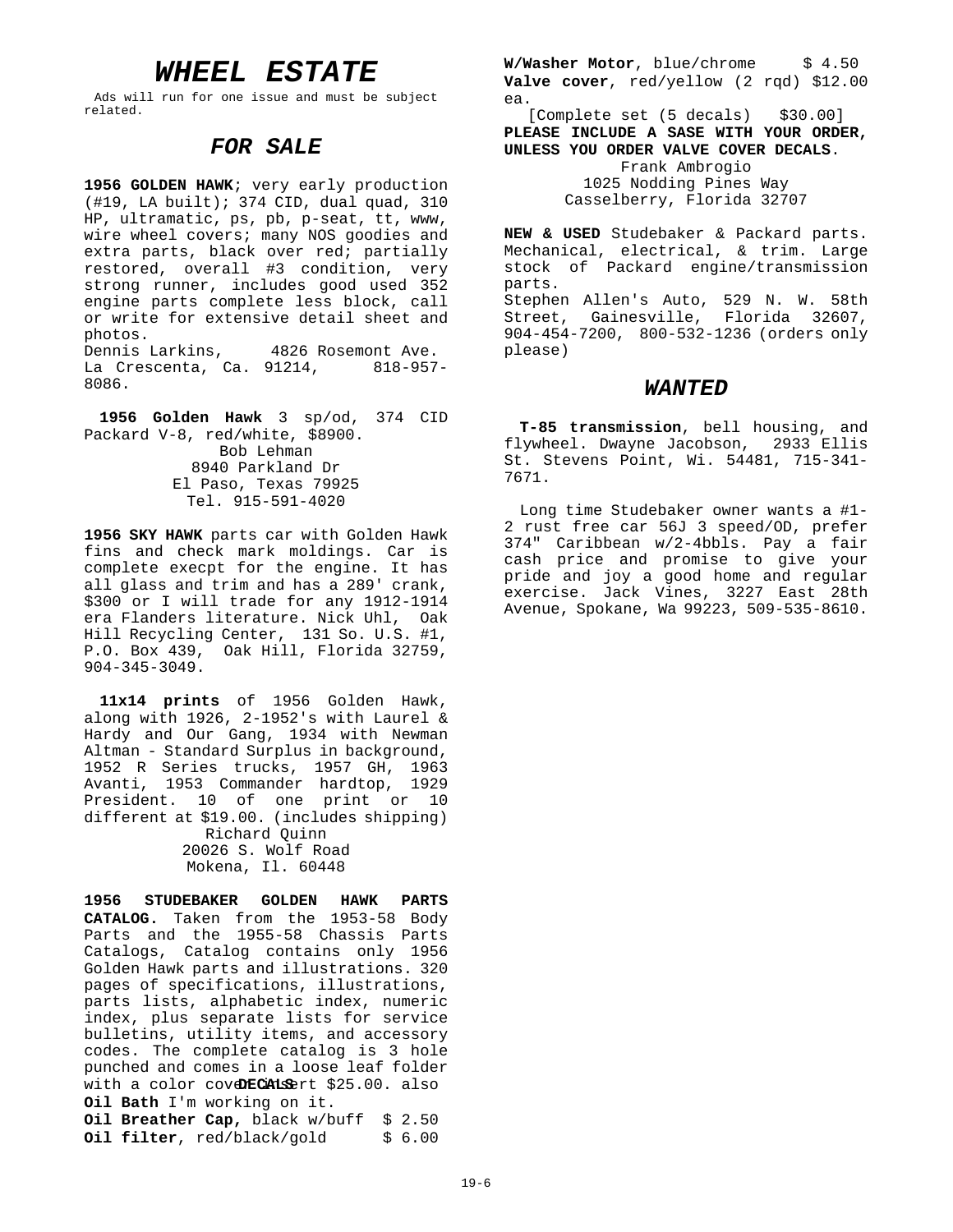# **COLORS AND UPHOLSTERIES - - STANDARD AND OPTIONAL 56J-K7 GOLDEN HAWK**

| <b>COLORS</b>        |                                         | <b>UPHOLSTERIES</b> |                                             |                                               |
|----------------------|-----------------------------------------|---------------------|---------------------------------------------|-----------------------------------------------|
| <b>PAIN</b><br>T NO. | <b>SOLID OR BASIC</b><br><b>ACCENT</b>  | <b>STANDARD</b>     | <b>OPTIONAL</b><br><b>CLOTH &amp; VINYL</b> | <b>OPTIONAL</b><br><b>ALL-VINYL</b>           |
| P5610                | SUNGLOW gold                            | 8414 WC             | None                                        | 8446 WGO 8440 WC                              |
| P5611                | MIDNIGHT black                          | 8414 WC             | 8415 BL                                     | 8445 WRD 8441 BL<br>8440 WC 8446 WGO 8447 CR  |
| P5612                | SNOWCAP white                           | 8416 GRN            | 8414 WC                                     | 8445 WRD 8440 WC<br>8447 CR 8442 GRN 8446 WGO |
| P5613                | DAYBREAK blue                           | 8415 BL             |                                             | 8441 BL                                       |
| P5614                | <b>AIRFORCE</b> blue                    | 8415 BL             | None                                        | 8441 BL                                       |
| P5615                | SEASIDE green                           | 8416 GRN            | None                                        | 8442 GRN                                      |
| P5616                | <b>GLENBROOK</b> green                  | 8416 GRN            | None                                        | 8442 GRN                                      |
| P5617                | CAMBRIDGE gray                          | 8414 WC             | None                                        | 8445 WRD 8440 WC 8447 CR                      |
| P5618                | YELLOWSTONE                             | 8414 WC             | None                                        | 8446 WGO 8440 WC                              |
| P5619                | ROMANY red                              | 8414 WC             | None                                        | 8445 WRD 8440 WC 8447 CR                      |
| P5620                | <b>AIRFORCE</b> blue<br>DAYBREAK blue   | 8415 BL             | None                                        | 8441 BL                                       |
| P5621                | DAYBREAK blue<br><b>AIRFORCE</b> blue   | 8415 BL             | None                                        | 8441 BL                                       |
| P5622                | DAYBREAK blue<br>SNOWCAP white          | 8415 BL             | None                                        | 8441 BL                                       |
| P5623                | <b>AIRFORCE</b> blue<br>SNOWCAP white   | 8415 BL             | None                                        | 8441 BL                                       |
| P5624                | <b>GLENBROOK</b> green<br>SEASIDE green | 8416 GRN            | None                                        | 8442 GRN                                      |
| P5625                | SEASIDE green<br><b>GLENBROOK</b> green | 8416 GRN            | None                                        | 8442 GRN                                      |
| P5626                | SEASIDE green<br>SNOWCAP white          | 8416 GRN            | None                                        | 8442 GRN                                      |
| P5627                | <b>GLENBROOK</b> green<br>SNOWCAP white | 8416 GRN            | None                                        | 8442 GRN                                      |
| P5628                | CAMBRIDGE gray SNOWCAP white            | 8414 WC             | None                                        | 8445 WRD 8440 WC 8447 CR                      |
| P5629                | MIDNIGHT black<br>SNOWCAP white         | 8414 WC             | None                                        | 8445 WRD 8440 WC<br>8447 CR 8446 WGO          |
| P5630                | SNOWCAP white<br>MIDNIGHT black         | 8414 WC             | None                                        | 8445 WRD 8440 WC<br>8447 CR 8446 WGO          |
| P5631                | MIDNIGHT black<br>ROMANY red            | 8414 WC             | None                                        | 8445 WRD 8440 WC 8447 CR                      |
| P5632                | MIDNIGHT black<br>ROMANY red            | 8414 WC             | None                                        | 8445 WRD 8440 WC 8447 CR                      |
| P5633                | SNOWCAP white<br>ROMANY red             | 8414 WC             | None                                        | 8445 WRD<br>8440 WC                           |
| P5634                | SNOWCAP white<br>ROMANY red             | 8414 WC             | None                                        | 8445 WRD<br>8440 WC                           |
| P5635                | SNOWCAP white<br>SUNGLOW gold           | 8414 WC             | None                                        | 8446 WGO<br>8440 WC                           |
| P5636                | SUNGLOW gold<br>SNOWCAP white           | 8414 WC             | None                                        | 8440 WC<br>8446 WGO                           |
| P5637                | <b>DOESKIN</b><br><b>MOCHA</b>          | 8417 RO             | None                                        | 8448 WRO<br>8443 RO                           |
| P5638                | <b>MOCHA</b><br>SNOWCAP white           | 8417 RO             | None                                        | 8448 WRO<br>8443 RO                           |
| P5639                | YELLOWSTONE<br>MIDNIGHT black           | 8414 WC             | None                                        | 8440 WC<br>8446 WGO                           |
| P5640                | YELLOWSTONE<br>SUNGLOW gold             | 8414 WC             | None                                        | 8446 WGO<br>8440 WC                           |
| P5641                | CERAMIC green<br>SNOWCAP white          | None                | None                                        | 8444 WO                                       |
| P5642                | <b>TANGERINE</b><br>SNOWCAP white       | 8414 WC             | None                                        | 8450 WT 8440 WC                               |
| P5664                | <b>ROSEBUD</b><br>SNOWCAP white         | 8414 WC             |                                             | 8440 WC                                       |
| P5665                | <b>REDWOOD</b><br>SNOWCAP white         | 8414 WC             |                                             | 8440 WC                                       |
| P5666                | SNOWCAP white<br><b>REDWOOD</b>         | 8414 WC             |                                             | 8440 WC 8443 RO 8448 WRO                      |
| P5667                | MIDNIGHT black<br>SEASIDE green         | 8416 GRN            |                                             | 8440 WC 8442 GRN                              |

### **KEY TO UPHOLSTERY SYMBOLS:**

BL Lt. Blue & Dk. Blue WC White & Charcoal WRD White & Red CR Charcoal & Red WGO White & Gold WRO White & Rose Mist GRN Lt. Green & Dk. Green WO White & Olive WT White & Tangerine BL Lt. Blue & Dk. Blue WC White & Charcoal<br>CR Charcoal & Red WGO White & Gold<br>GRN Lt. Green & Dk. Green WO White & Olive<br>RO Lt. & Dk Rose Mist (Taupe)